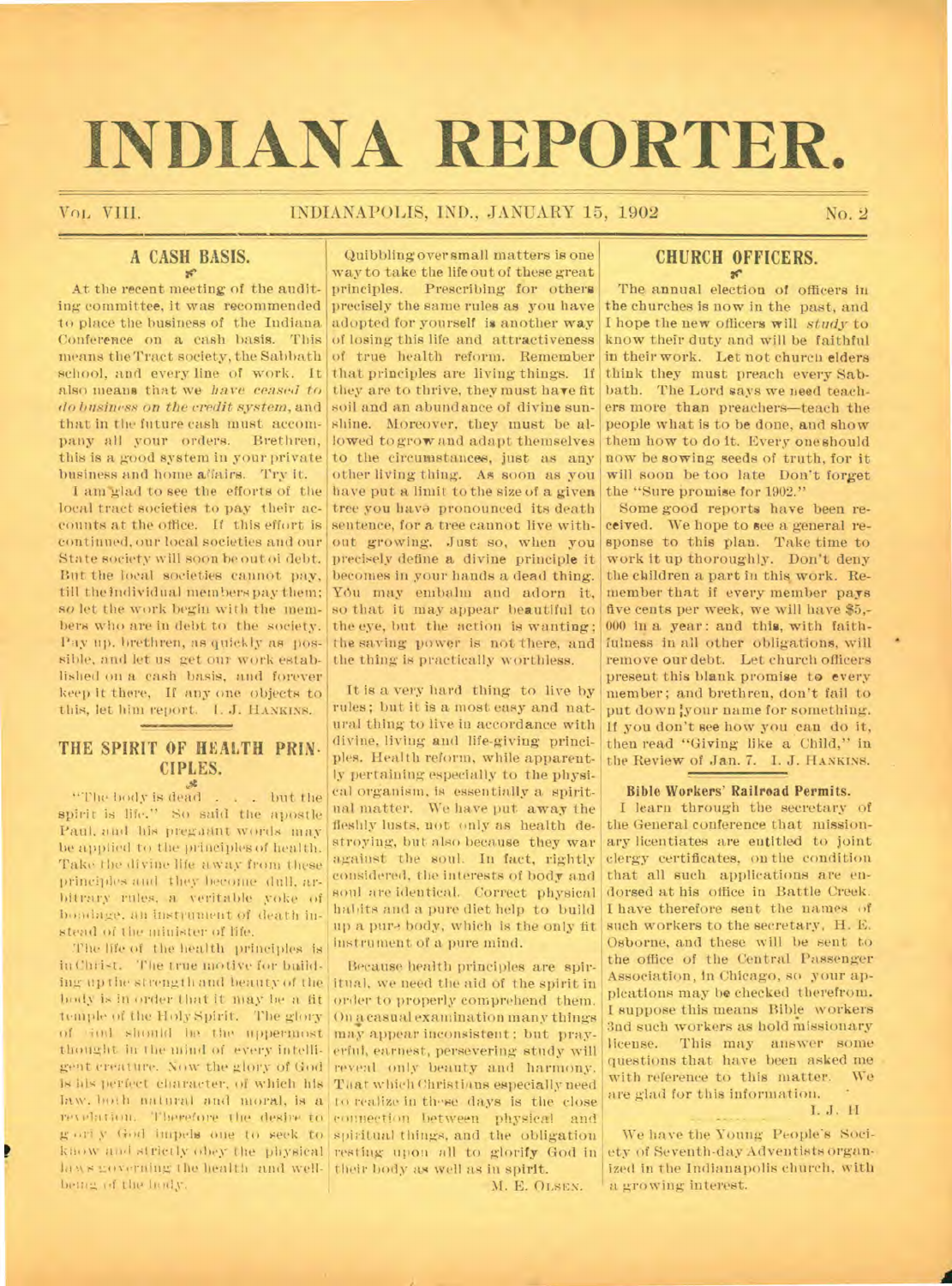#### **HE INDIANA REPORTER.**

**PUBLISHED BY THE INDIANA CONFERENCE ASSOCIATION**  Of Seventh-day Adventists.

## 1311 CENTRAL. AVENUE

SUBSCRIPTION, Per Year • • 25 CENTS.

If you are not a subscriber for the Reporter, send 25 cents for a year's subscription to 1311 Central ave., Indianapolis, Ind.

Those receiving extra copies of this paper will confer a favor upon the publishers by distributing them among their Adventist neighbors. Church elders are expected to distribute them at their next church meeting.

Entered as second-class mail matter.

# **THINGS AS THEY ARE.**

Why is it that we do not find means in the treasury for the needs of the cause? Why is the spirituality of the church in onr good State at such a low tide? And again, why is it that people who believe and know the truth do not obey? The foregoing questions are troubling more minds than one. Now let us give these questions a little thought—let us all, in the State of Indiana, examine ourselves and see whether we are honest with God, or not. Now, brother, are we actually giving- the Lord his own? Do we carefully tithe everything? I do not believe we do, and for this reason: The Lord says, if we bring all the tithes and offerings into the storehouse, there will be meat and to spare. Now really, brother, do we believe what the Lord has said? If we do, then we know we are not dealing honest with Him, for the treasury can not meet its obligations. \_

Now brother, let us go at it, and right this wrong at once, and agreat blessing will be ours. And that will arrange and correct our spirituality, for our spirituality will stay just where we are financially. And how can the Lord bless us, when we are really robbing him of his own. And has not the Lord told us that when we rolled away the reproach of our indebtedness, then we would sing the pects were good for quite an ingathjubilee. Now I desire to sing the ju- ering of souls. Where is the fruit? bilee, and brother, I believe, from this time on, that all who truly desire to count more than 100 souls as a result see the Lord come, and also that they of a year's work, I have held meetmay sing in that great jubilee, will ings with apparently no better outcome up to the help of the Lord look than here, where from 25 to 45, against the mighty, returning to the and even 50 in one or two **instances.**  Lord his own, and live the Third An- would take their stand with us. My gel's message. Then you will see heart is made sad over our failure many coming into the church. But bere, when we know that the Lord the Spirit of Prophecy, volume 6, page brought them up to where we could

on health reform, and do our duty otherwise as well, there will not be church; but alas they were not. many come into the churches, and while we are dressing like the world, as many do, and while we hold to the old coffee habit, and some who hold a membership in the church are using tobacco, and some are talking of translation and are still slaying oxen and sheep and chickens, please read Isaiah 22:13,14, and study Christian Temperance and Hygiene, by Sister White, and you will see that flesh-eaters will not be translated. Now-, my brother, I believe the time has come to get ready for the coming things away, for the Lord will soon come. And don't put all the blame on the minister for so few coming into the faith, until we come up on all these lines, for it is not what the pulpit teaches so much as what the church lines out that brings people to the faith. vol. 6, p. 260. F. M. ROBERTS.

#### **Pa trieksburg.**

From Nov. 1 to Jan. 6 I held meetngs at Patricksburg. A full course of lectures on present truth was given, 77 sermons being preached. This was my first full course of lectures for twelve or more years; consequently there had to be a good deal of polishing up on old lines and putting them into new dress. This hindered in visiting, so only 42 visits were made. Six united with the church. Though many were convinced, no more could be induced to unite with us at present,

I have had some peculiar experiences during this series of meetings. Except in Christmas week, we were favored with a good hearing from first to last, and the attention given was splendid. The Lord gave excellent liberty in preaching, and many admitted the truth. A vigilant secret opposition was carried on, but pros-

In days gone by, when I could

ought to have been added to the

of the Lord, which to me means not work to add very many to our translation. SO let us put all these number; and now God has spoken, Brethren throughout the conference, there must be a cause for this. Yes, I am sure there is, and I am willing to bear my part of the blame. Will you bear yours? Perhaps you are ready to ask wherein are we to blame? Well, it is all because we are not living up to the light that God has given to us. And this, brethren, is why the laborers everywhere are meeting with such poor success in their work. I have often said that unless we can bring the truth into our practice as a people, God can telling u • the same thing. I refer to the following, found in Test., vol. 6, pages 370 and 371: "The subject of health reform has been present in the churches; but the light has not been heartily received. The selfish healthdestroying indulgences of men and women have counteracted the influence of the message that is to prepare a people for the great day of God. If the churches expect strength, they must live the truth 'vhich God has given them. if members of our churches disregard the light on this subject, they will reap the sure result in both spiritual and physical degeneracy, and the influence of these older church members will leaven those newly cone into the faith. The Lord does not now *work to bring many .souls into the truth, because of theehurch members who have never been converted, and those who were once converted but who have backslidden "* What influence would these unconsecrated members have on new Converts? Would they not make of **no effect**  the God-given message which His people are to bear? Most surely they would; and brethren, from the above it is evident that God cannot do much in the way of bringing others in among us until we clean up ourselves and can give them a home that is free from all the linpurities and defilements of sin. can we labor with much courage? How can we hope for a rich harvest of souls when we know, that if the people take their stand and come among us, they will not find living out the precious truths which **We** are laboring.to present to them? When, oh when will we learn to obey God and cease to hold down the **truth in righteousness?** 

371, tells us that until we get straight see them, and where from 15 to 25 weeks. His presence and help were **Bro. Lloyd was** with me at Patricksburg a little more than two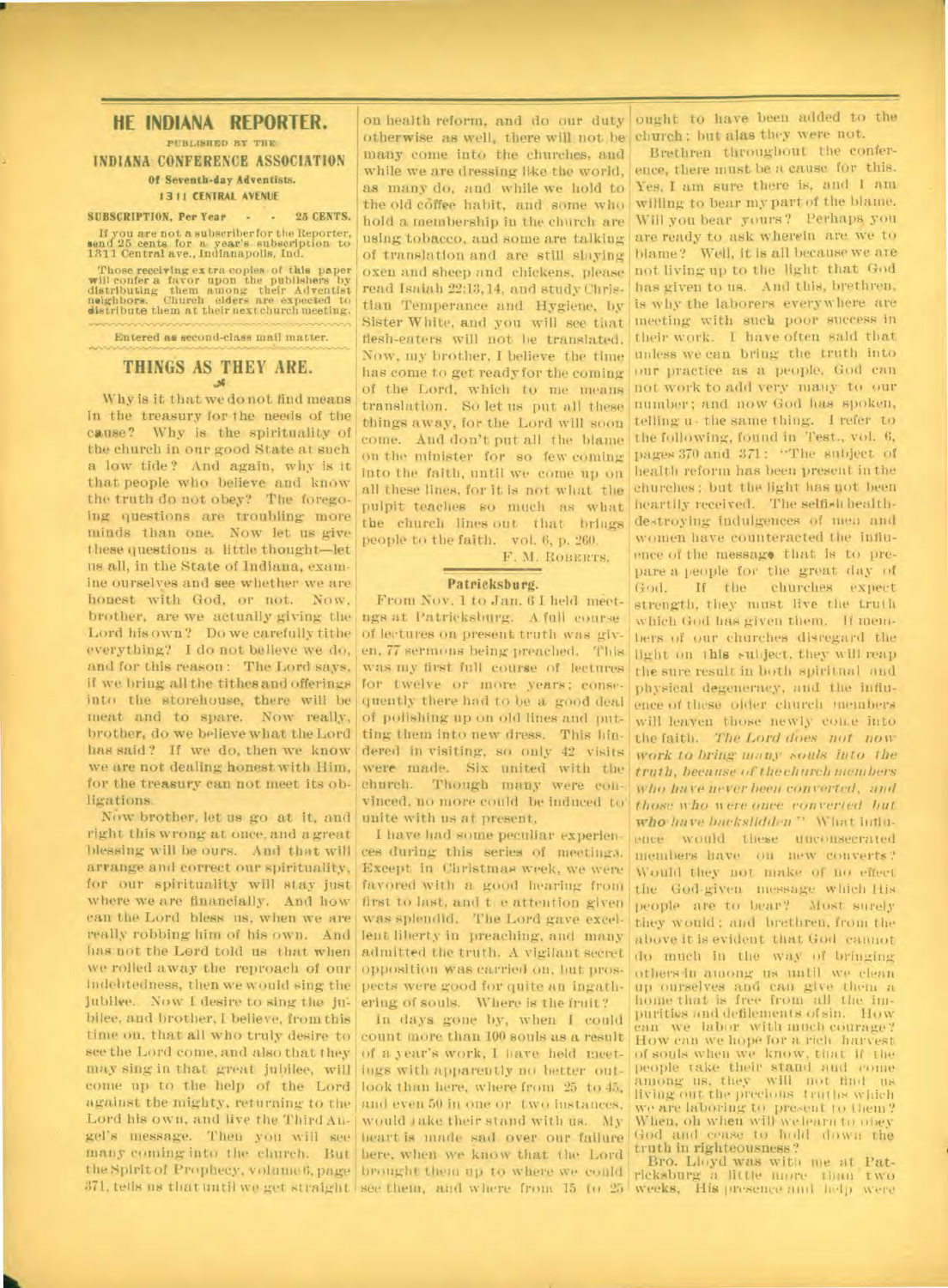greatly appreciated. **I** believe that when possible, the Savior's plan of going forth by twos should be faith-<br>fully carried out. I am now at fully carried out. Farmersburg. I ask the prayers of R. S. DONNELL.

#### **Terre Haute.**

**The** opportunity was given and I came to this city to spend the week<br>of prayer with the church. The atof prayer with the church. tendance was good throughout the week, and the many. precious life giving principles presented in the prepared readings seemed to find response in hearts hungry for divine<br>truth—manna from heaven. Our truth—manna from heaven. hearts were made glad to see some who for various reasons had failed to assemble for many months, resume their church obligations and fellowship; and the moistened eye revealed the work of the Holy Spirit upon the heart. For some time the situation has not been conducive to spirituality and growth in and of the church ; but by the grace of God we look for an upward and forward movement, which we believe has already begun. The faithful in the church have done nobly, holding on against most discouraging influences, doing what they could to retain the financial equilibrium. Our seasons of Bible study have been marked by the Lord's approval, and it has been truly refreshing to note the eagerness of some to walk in all the commandments of God, and to see those who have been backward in returning to the Lord his own, decide publicly to prove faithful in the future with tithes and offerings. Elder Hankins met with us to conduct the ordinances, and assist in election of officers. We all enjoyed his timely assistance, and words of encouragethent. **1t.** was thought. best that for awhile, at least, I act as elder of this church, and so I expect. to do what I can in this parr of the Lours vineyard. We are making a special effort to throw off the cloud of indebtedness which has been hanging over the church, and as this is in accord with the Word, we would not beg. but as brethren we invite any who may feel so disposed, to send along what financial aid they would like<br>to give. Every dollar helps, and we are of good courage to believe the Lord will bless us in our effort to be<br>free from debt. Send donations to Send donations to the addre-s given below.

Brethren, pray for us, that the word of God may here abound, and we be wit nesses for the truth. To Him te all thanks and praise.

E. ViNcE, iLS N. Seventh st. Terre liante, Ind.

#### **Anderson.**

was a report from the church at Anderson. We have been in a disorganized state for more than a year. But the Lord moved on some to revive the work, and just before the week of prayer it was planned to meet each day for the study of the readings. As soon as we decided to have meetings the Lord provided us with a pleasant room, centrally located, where we have met for two Sabbaths and every evening until the close of the week of prayer.

Though all did not respond to the call to come together, those who did experienced a wonderful blessing from the Lord. All seemed to realize their need of repentance. Hearts were softened by the Spirit of the Lord, and a consecration of heart and life to the work was made that will we trust be shown by the results hereafter-in souls brought into the kingdom of God. Our Sabbath school was re-organized Dec. 28, with fifteen members present. At the close of the meetings we gave in our offerings, amounting to \$4. Our courage is good, and we expect by the help of the Lord to take up the work here in earnest, and do all that we can, "redeeming the time, because the days are evil." There are a few not of our faith who are interested, and have attended our meetings. With these we expect to hold Bible readings during the winter.

RACHEL W. MCMAHAN.

#### **• New Albany.**

The work here opens slowly, yet the past month has given us some good experiences. I have taken orders for• 44 Object Lessons, and given away hundreds of pages of periodicals mid tracts. We can use many more; while we find many willing to hay, yet we find a greater number• who are unable to buy, and many of these souls are honest. So far we have had papers that we could give them; but we also need tracts and hooks to loan to those who are too poor to buy. How many of us have books and tracts laid away which if put to use would be saving souls. How many who read these words are longing to do something for the Master. If all such have any papers, books and tracts they are not using at home, send them to us, and we will keep them busy. This is a new

It has been a long time since there as we cannot meet any extra expense respond? Please prepay all charges, here. I. G. BIGELOW.

#### **How Many Church Schools?**

Different persons have written to me asking how many church schools we have in this State. 1 have the names of a few of the teachers, and will be glad to have them all, that we may put a complete list of the names of teachers in the Reporter. We believe our church school teachers should be more closely united in their work, and if the letter chain idea pleases them we would be glad to begin here at Indianapolis, and form one link in the chain. One teacher writes me, "If I were in Africa I would know almost as much about the school work as I do now." Will all church school teachers please send name, address and place of labor to Mrs. Clara T. Miller, 1311 Central **avenue,** Indianapolis.

#### **Independence.**

After the camp-meeting I joined Elder J. M. Ellis at this place where he had secured fhe free use of a new church, built by the Baptists. We continued our meetings six weeks, during which time the entire community was deeply interested in the special truths for this time. Many times we were kept long after the services were closed, answering questions and meeting objections, and always the Lord gave victory for the truth. As a result of this effort five dear souls accepted the Third Angel's message, and many more acknowledged the truth, and some may yet embrace it.

Later, the conference decided that I should return and more fully bind off the work and canvass for Object<br>Lessons. I remained nearly five I remained nearly five weeks having thoroughly established the little company in all points of our faith, and organizing a small Sabbath school, composed of faithful and determined followers of the truth. One more precious soul stepped into the light while I was there, and since my return home I received a letter from another, filled with praises to God. This makes seven in all, with two or three others "almost persuaded." Brethren pray for me and this field. J E. COLLINS.

field and needs your aid; who will ing secretary as soon as convenient. Almost all of the Sabbath school secretaries have sent their reports for quarter ending Dec. Those who have not, please send to correspond-